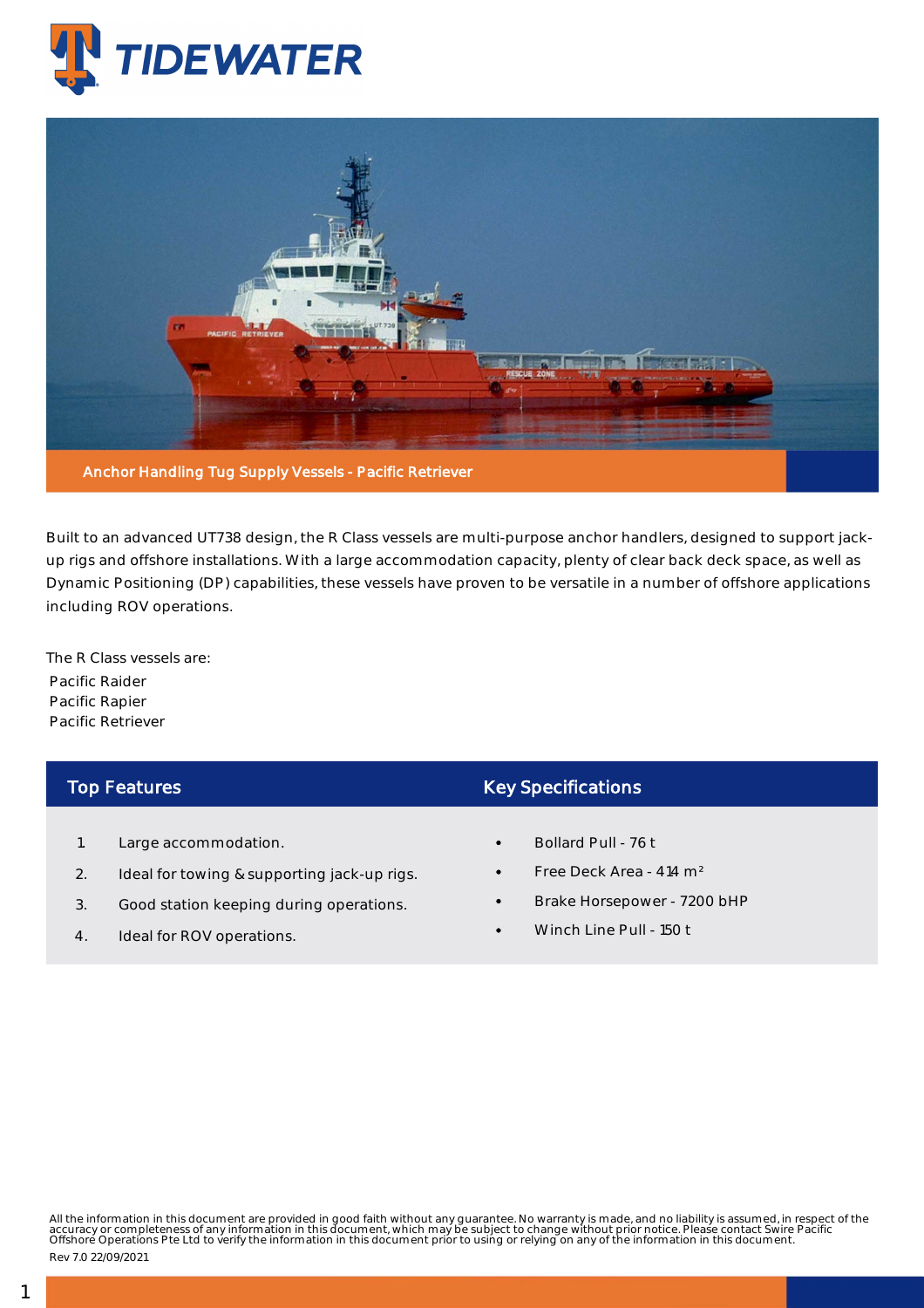



| Pacific Retriever                                                                                                               |  |  |  |  |
|---------------------------------------------------------------------------------------------------------------------------------|--|--|--|--|
| INP Heavy Industries Co. Ltd,<br>Ulsan, South Korea, April 2002                                                                 |  |  |  |  |
| Singapore                                                                                                                       |  |  |  |  |
| <b>S6GS4</b>                                                                                                                    |  |  |  |  |
| 9236810                                                                                                                         |  |  |  |  |
|                                                                                                                                 |  |  |  |  |
| DNV +1A1 Tug DYNPOS(AUTR)<br>EO SF                                                                                              |  |  |  |  |
|                                                                                                                                 |  |  |  |  |
| 64.3 m                                                                                                                          |  |  |  |  |
| 15.0 <sub>m</sub>                                                                                                               |  |  |  |  |
| 5.70 <sub>m</sub>                                                                                                               |  |  |  |  |
| 2117 t                                                                                                                          |  |  |  |  |
| 1864 t                                                                                                                          |  |  |  |  |
|                                                                                                                                 |  |  |  |  |
| 930 t                                                                                                                           |  |  |  |  |
| 5 t/m <sup>2</sup> (General Deck)<br>10 t/m <sup>2</sup> (After A/H Deck)                                                       |  |  |  |  |
| 414 m <sup>2</sup>                                                                                                              |  |  |  |  |
| 34.5 x 12 m                                                                                                                     |  |  |  |  |
|                                                                                                                                 |  |  |  |  |
| See brine/mud                                                                                                                   |  |  |  |  |
| 140 m <sup>3</sup> Brine (Multi usage<br>tanks)<br>562 m <sup>3</sup> Mud (Multi usage<br>tanks, dedicated 422 m <sup>3</sup> ) |  |  |  |  |
| $565 \; \mathrm{m}^3$                                                                                                           |  |  |  |  |
| $187 \text{ m}^3$ (In 4 dedicated tanks)                                                                                        |  |  |  |  |
| $579 \text{ m}^3$                                                                                                               |  |  |  |  |
| 496 m <sup>3</sup> (Dedicated)                                                                                                  |  |  |  |  |
| $918 \text{ m}^3$                                                                                                               |  |  |  |  |
|                                                                                                                                 |  |  |  |  |

| Tank Capacities Details          | Refer to Tank Capacities<br>Table                                                                                                         |  |  |  |  |  |  |  |
|----------------------------------|-------------------------------------------------------------------------------------------------------------------------------------------|--|--|--|--|--|--|--|
| Drilling Brine                   | See brine/mud                                                                                                                             |  |  |  |  |  |  |  |
| <b>Ballast Water</b>             | $565 \text{ m}^3$                                                                                                                         |  |  |  |  |  |  |  |
| Drill Water                      | $565 \text{ m}^3$                                                                                                                         |  |  |  |  |  |  |  |
| <b>Propulsion / Bollard Pull</b> |                                                                                                                                           |  |  |  |  |  |  |  |
| Main Engines                     | 2 x Bergen diesel engines<br>each 2685 kW = 5370 kW<br>(7200 bHP),<br>2 x CPP propellers in KORT<br>nozzles, with Hi-lift flap<br>rudders |  |  |  |  |  |  |  |
| <b>Thrusters</b>                 | 2 x Bow tunnel 590 kW / 791<br>bHP<br>2 x Stern tunnel 590 kW / 791<br>bHP                                                                |  |  |  |  |  |  |  |
| <b>Bollard Pull</b>              | 76 t @ 100 % MRC                                                                                                                          |  |  |  |  |  |  |  |
| <b>Deck Equipment</b>            |                                                                                                                                           |  |  |  |  |  |  |  |
| Anchor Handling Winch            | 1 x AH winch 150 t 1st layer @<br>0-5.7 m/min<br>Wire capacity 1400 m of 56<br>mm dia.                                                    |  |  |  |  |  |  |  |
| Towing Pins                      | 2 x Karmoy 160 t SWL                                                                                                                      |  |  |  |  |  |  |  |
| Shark Jaws                       | 1 x Karmoy 300 t MBL                                                                                                                      |  |  |  |  |  |  |  |
| <b>Stern Roller</b>              | RRM 2.0 m x 4.0 m @ 250 t<br><b>SWL</b>                                                                                                   |  |  |  |  |  |  |  |
| Capstans                         | 2 x RRM 10 t @ 0-20 m/min,<br>Light line 0-22 m/min                                                                                       |  |  |  |  |  |  |  |
| <b>Tugger Winches</b>            | 2 x RRM 6 t @ 0-17 m/min<br>Storage capacity 250 m of 18<br>mm dia. Wire<br>Light line 0-55 m/min                                         |  |  |  |  |  |  |  |
| <b>Provision Crane</b>           | Electric Hydraulic, Fixed<br>Boom<br>Capacity 2 t @ 10 m                                                                                  |  |  |  |  |  |  |  |
| <b>Chain Gypsies</b>             | 1 x 76 mm mounted on work<br>drum                                                                                                         |  |  |  |  |  |  |  |
| Performance & Economy            |                                                                                                                                           |  |  |  |  |  |  |  |
| <b>Economical Speed</b>          | Approx. 10.7 m <sup>3</sup> /Day @ 10kts                                                                                                  |  |  |  |  |  |  |  |
| DP<20%                           | Approx. 7.6 m <sup>3</sup> /Day                                                                                                           |  |  |  |  |  |  |  |

All the information in this document are provided in good faith without any guarantee. No warranty is made, and no liability is assumed, in respect of the<br>accuracy or completeness of any information in this document, which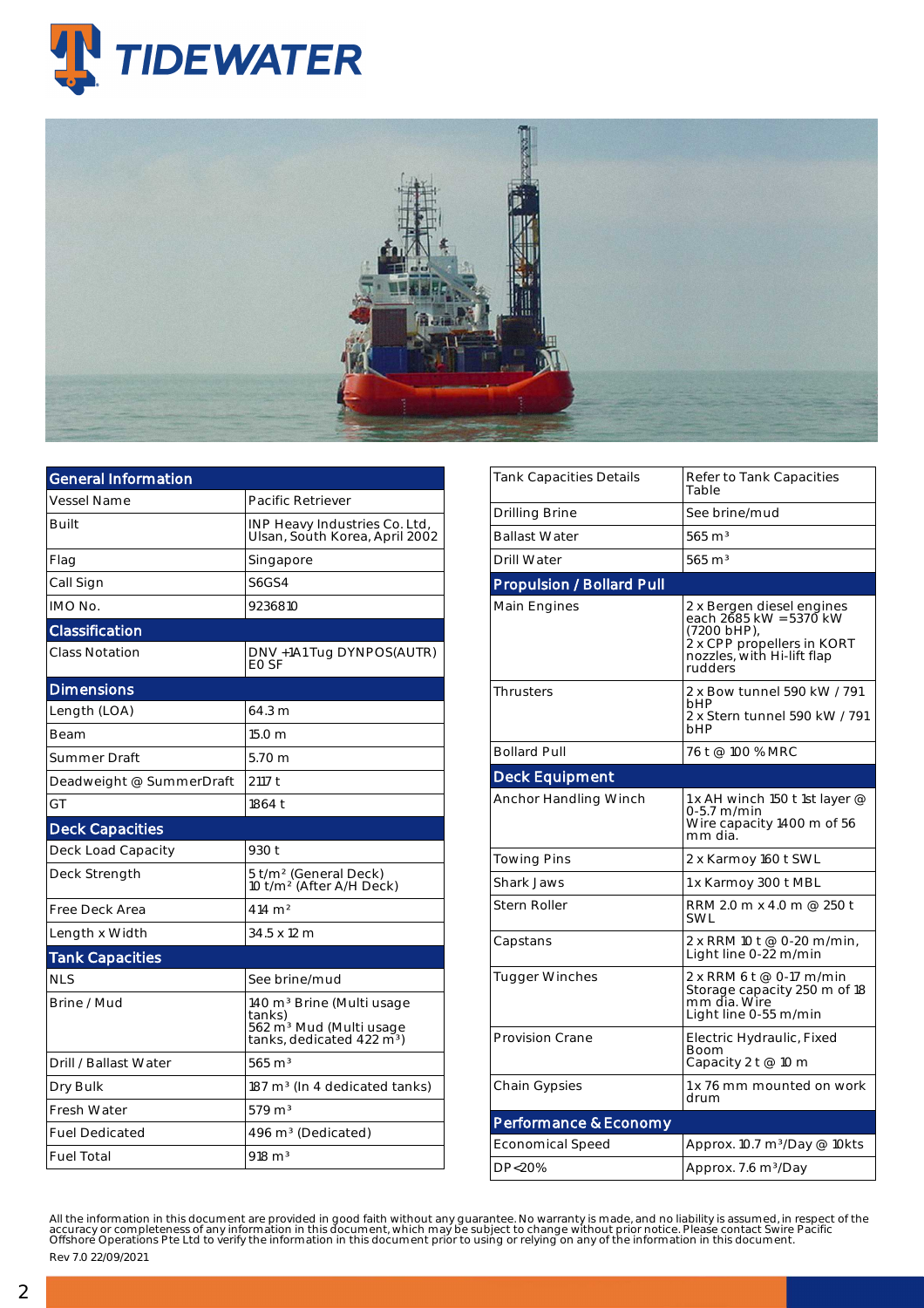

| DP > 35%                                                                                            | Approx. 11 m <sup>3</sup> /Day                                                                                      |  |  |  |  |  |  |
|-----------------------------------------------------------------------------------------------------|---------------------------------------------------------------------------------------------------------------------|--|--|--|--|--|--|
| Standby in Field                                                                                    | Approx. 4 m <sup>3</sup> /Day (one engine<br>running)                                                               |  |  |  |  |  |  |
| Standby in Port                                                                                     | Approx. 1.2 m <sup>3</sup> /day                                                                                     |  |  |  |  |  |  |
| Note                                                                                                | Performance & Economy<br>figures are given at mean<br>vessel draft of 5.0 m (1525 t<br>deadweight) & Beaufort Scale |  |  |  |  |  |  |
| <b>Dynamic Positioning System</b>                                                                   |                                                                                                                     |  |  |  |  |  |  |
| Type                                                                                                | Alstom Dual Redundant ADP<br>21 DP System                                                                           |  |  |  |  |  |  |
| Reference Systems                                                                                   | 2 x Veripos LiD5 DGNSS<br>1 x Cyscan<br>1 x Sonardyne                                                               |  |  |  |  |  |  |
| <b>Motion Reference Units</b>                                                                       | 2 x Gyro Compasses<br>2 x Ultrasonic Wind sensors<br>2 x VRU                                                        |  |  |  |  |  |  |
| <b>Rescue Boat</b>                                                                                  |                                                                                                                     |  |  |  |  |  |  |
| 1.1 x Maritime Partner MP660 Springer, 6 person, SOLAS<br>approved FRB with inboard diesel waterjet |                                                                                                                     |  |  |  |  |  |  |
| Accommodation                                                                                       |                                                                                                                     |  |  |  |  |  |  |
| Person Capacity                                                                                     | Total 29<br>9 x 1man cabin<br>10 x 2 man cabins (Including<br>hospital)                                             |  |  |  |  |  |  |

All the information in this document are provided in good faith without any guarantee. No warranty is made, and no liability is assumed, in respect of the<br>accuracy or completeness of any information in this document, which